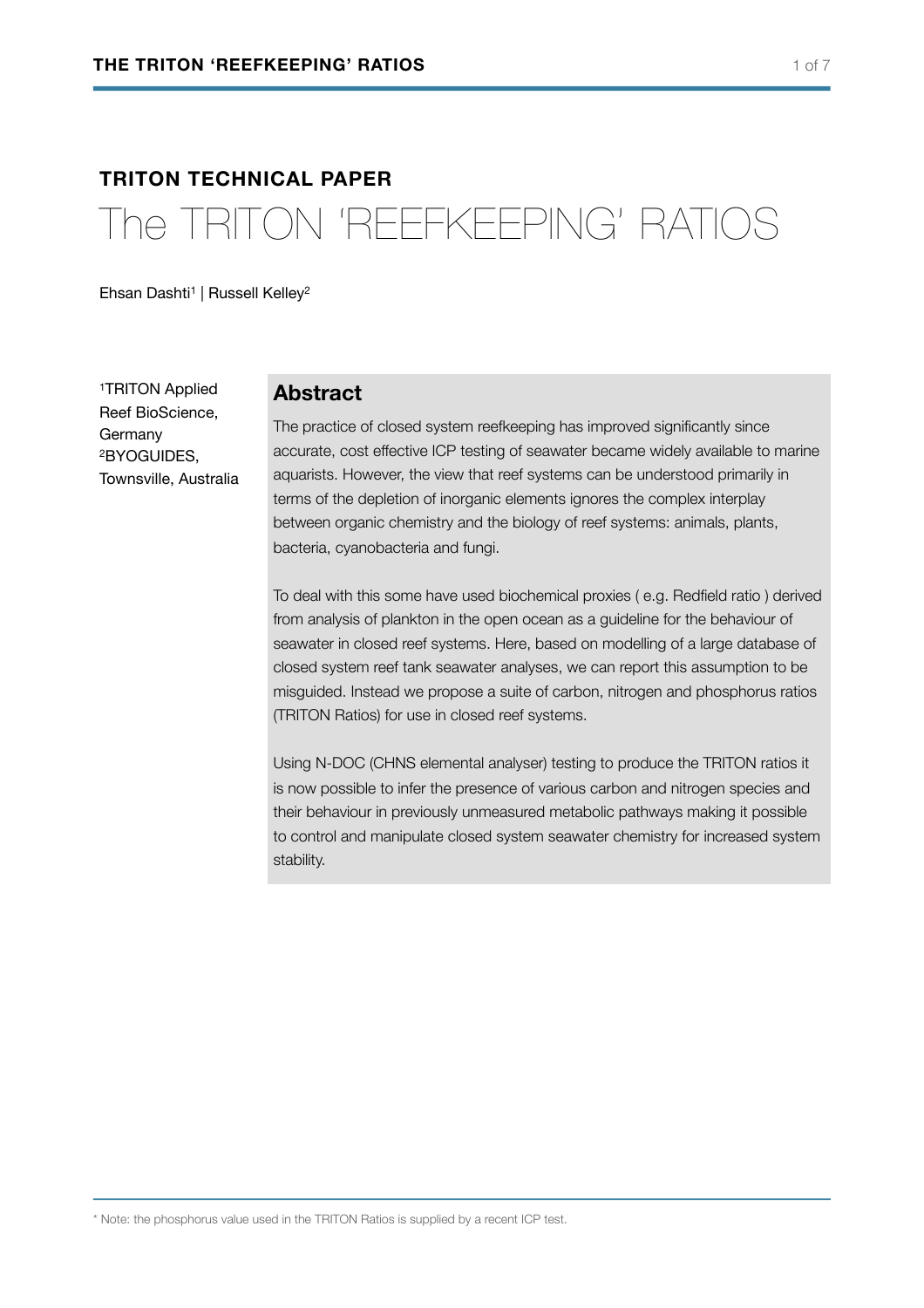#### **Introduction**

Aquarists concerned with the husbandry of coral reef systems have long been aware of the interconnectedness of chemistry and biological processes where slight variations in chemical elements and compounds have the potential to cause significant biological or biochemical responses.

Likewise the ratios between chemical species also needs to be taken into consideration.

A fundamental concept relating to the organic chemistry of seawater is the Redfield ratio wherein the molar elemental ratio of C:N:P of most phytoplankton (106:16:1) is reported. Superficially, it may appear to be a good idea to match these ratios in closed systems and many aquarists have taken to adding carbon and nitrogen sources without really understanding the cascade of reactions they cause or being able to test for the chemical species actually involved.

In this article we report for the first time on the typical ratios (hereafter referred to as TRITON Ratios) to be found in closed seawater systems under modern reef husbandry techniques.

#### **TRITON Ratios**

TRITON Ratios are a useful troubleshooting tool for the modern reef aquarist with access to analytical laboratory testing. When used correctly they allow the aquarist to maintain a more natural balance of the organic compounds found in seawater leading to improved understanding and husbandry outcomes.

The TRITON Ratios are as follows:

- The ratio between *Nitrogen and Nitrogen in the nitrate ion ( N : NO3/N)*
- The ratio between *Nitrogen Carbon Phosphorus\* ( N:C:P )*
- The ratio between *Inorganic Carbon and Organic Carbon ( C/i : C/o )*
- The ratio between *Nitrogen Inorganic Carbon - Organic Carbon - Phosphorus ( N : C(i) : C(o) : P )*

# **Method**

A large number of analyses were made over the course of a year at TRITON Lab using a CHNS elemental analyser (N-DOC) and ICP-OES (ICP) with proprietary modifications by TRITON Lab to improve performance with seawater. Dual sample N-DOC / ICP tests were conducted on seawater samples:

- a. submitted from our global TRITON user base.
- b. supplied by several Public Aquaria.
- c. supplied by project partners Cairns Marine and Horniman Museum.

At the time of writing the database of analyses draws on 23000 users and >200 000 tests carried out by TRITON Lab representing the largest analytical data set on the behaviour of seawater in closed reef systems ever assembled.

Samples were handled under Laboratory conditions to minimise contamination. No dilution or acidification was used and all samples were tested within 3 days and again after 5 days to ensure no shift of organic carbon. Sample tubes were tested for suitability and the method validated to run undiluted samples.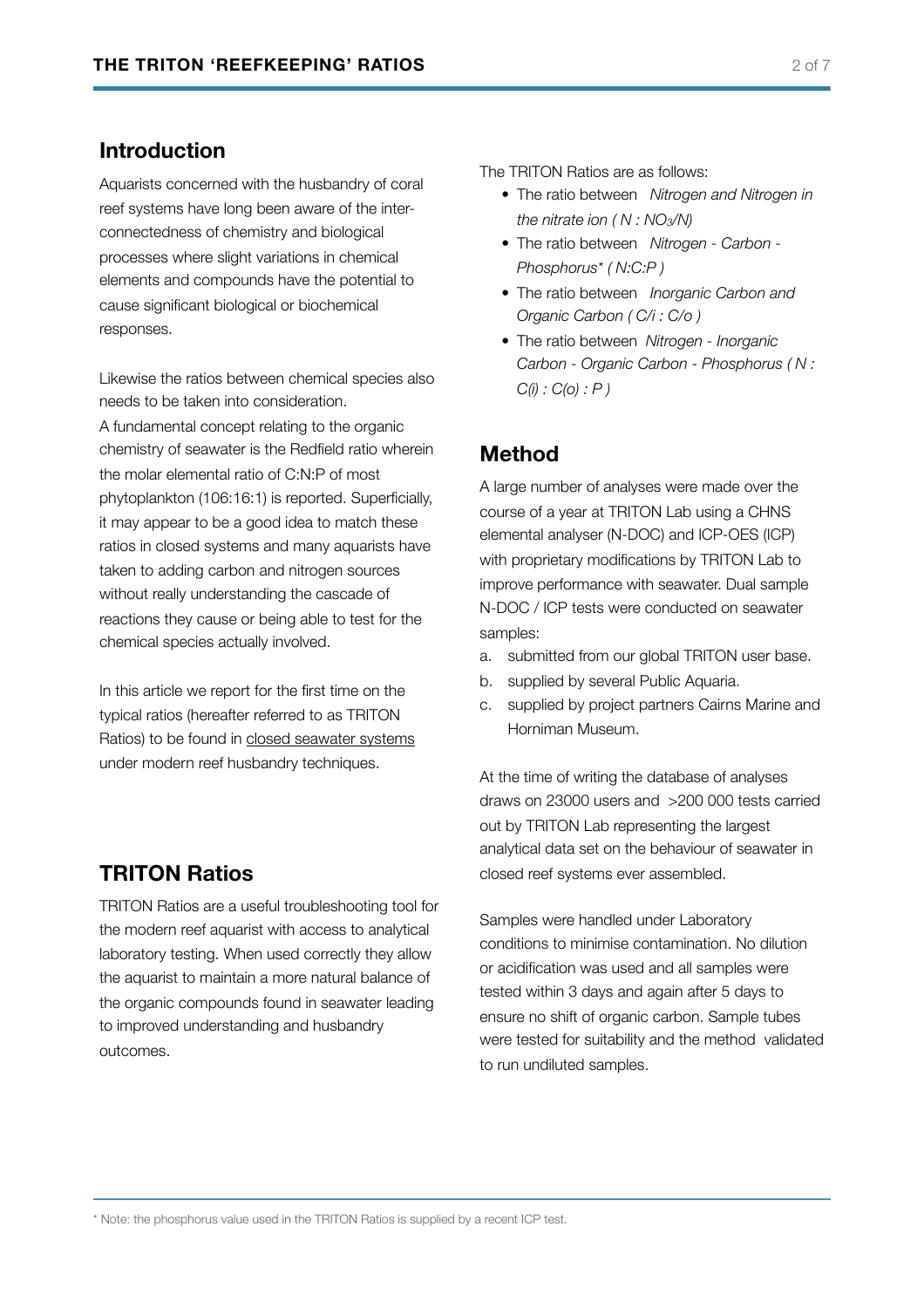The data were input to a database to calculate the TRTION Ratios (as described below) and visualise the results for comparison. The data were reviewed weekly and matched with biochemical observations from the supplier.

## **Discussion**

Our testing has shown that the ratio of  $N : NO<sub>3</sub>/N$  is important in understanding the Nitrogen nutrient

cycle in seawater aquaria. Typically the marine Nitrogen cycle, as understood by aquarists, focuses on a series of nitrification reactions mediated by bacteria - as per Figure 1.

However in reality other nitrogen bearing organic molecules are also in play and become increasingly influential in smaller closed systems. For example: proteins break down into amino acids, thence Ammonia / Ammonium (NH<sub>4</sub> / NH<sub>3</sub>), before finally



*Figure 1 Simplified nitrogen cycle as understood by many aquarists.*

<sup>\*</sup> Note: the phosphorus value used in the TRITON Ratios is supplied by a recent ICP test.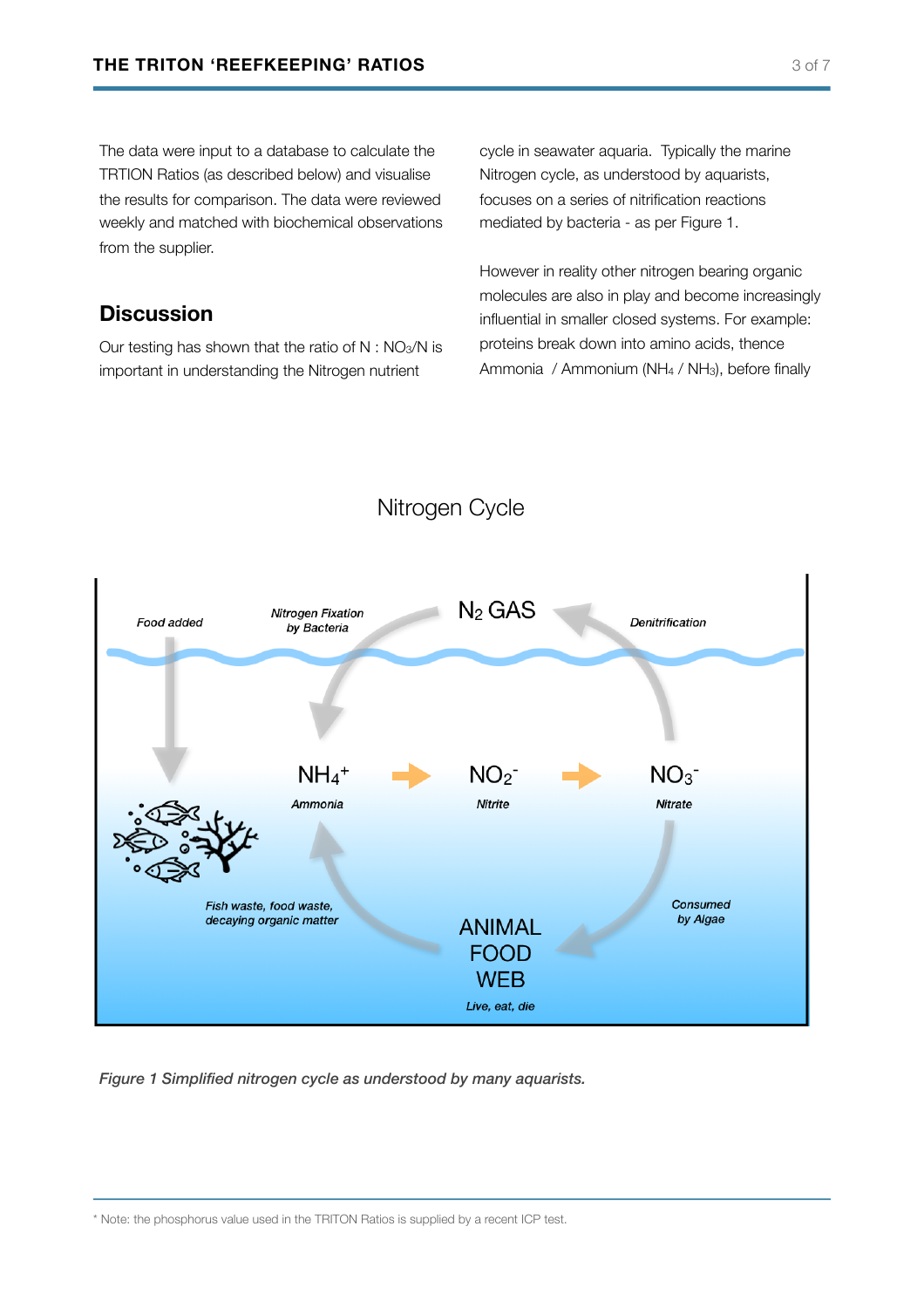reaching  $NO<sub>3</sub>$  through the familiar oxidisation reactions - see Figure 2.

It is important to note that the NH<sub>4</sub> (mid nitrogen cycle) is a more bio-available and energy rich as nutrient for bacteria than the  $NO<sub>3</sub>$  at the end. Consequently these organisms / organic reactions have the potential to influence the seawater

chemistry of closed reef systems in addition to the better known nitrification bacterial pathway traditionally measured at the end stage  $NO<sub>3</sub>$  using droplet test kits. Indeed measuring  $NO<sub>3</sub>$  alone is to focus on measuring the 'leftover' N in the organic system after everything else has bio-reacted.

# Extended Nitrogen Cycle



*Figure 2 Schematic representation of extended nitrogen cycle with microbial side loop*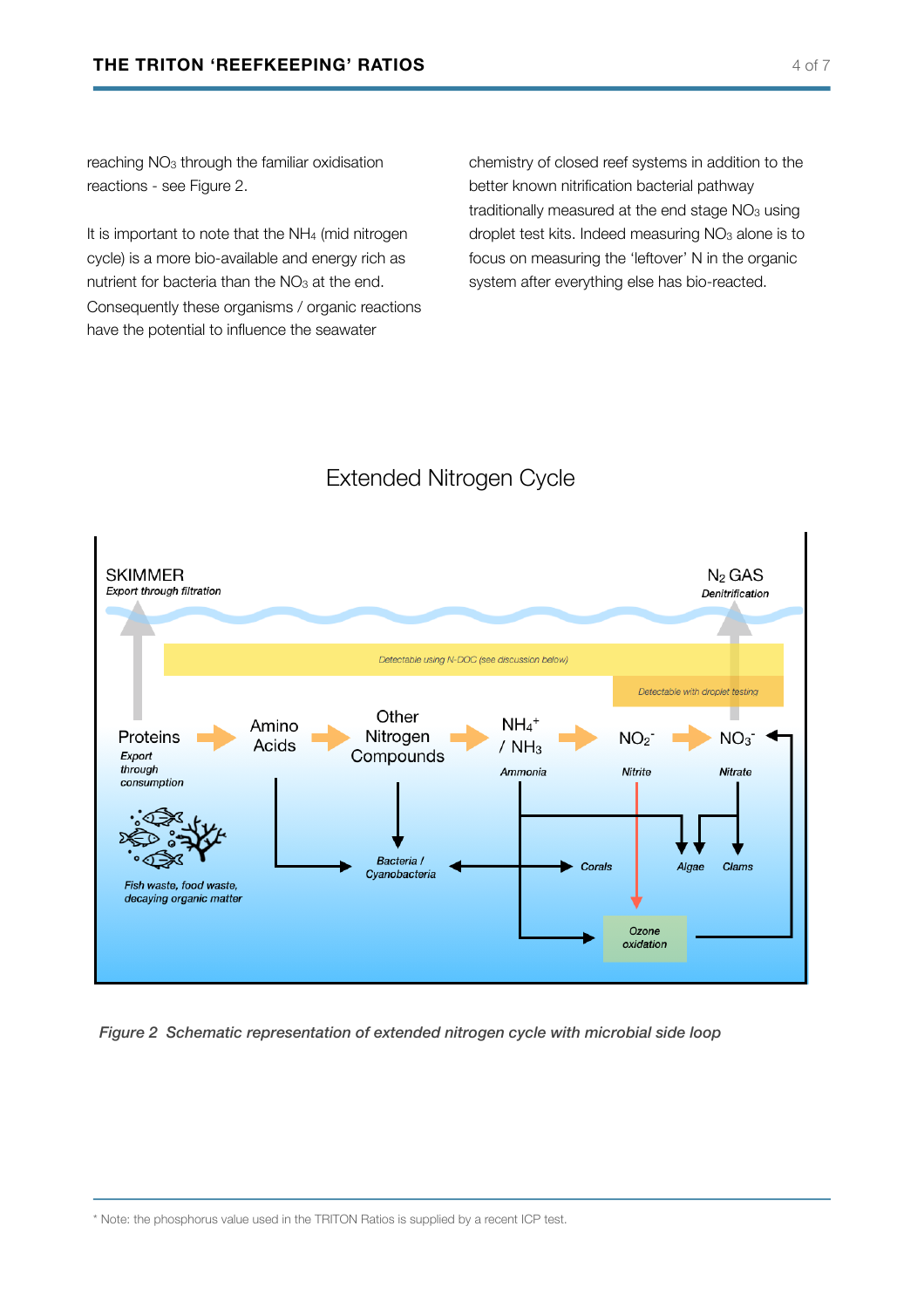It has long been understood that excess organic material leads to high nutrients and problems involving bacteria, cyanobacteria and algae in closed reef aquaria. Traditionally excess organic material such as proteins have been removed using a protein skimmer. However the assumption that by keeping nutrients 'low' in this way we need only measure  $NO<sub>3</sub>$  to maintain system health is too simplistic. It represents only part of the story.

Despite the use of protein skimmers the cascade of biochemical reactions seen in Figure 2 continues, to a greater or lesser degree, unseen and unmeasured by the aquarist. It is critical to understand that these reactions are not guaranteed to directly influence NO<sub>3</sub> such that it is possible for a nutrient rich environment to go undetected by NO<sub>3</sub> testing.

TRITON set out to solve this problem by conducting research aimed at understanding nitrogen nutrient pathways in greater detail and modelling how they influenced the behaviour of closed system seawater using our large database of analytical observations.

The end goal being to arrive at 'set points' that allow the aquarist to maintain system stability optimal for coral growth and health while inhibiting the development of unwanted biological responses from bacteria, cyanobacteria and algae.

From this work it was possible to derive the proportions of key measurable organic and inorganic chemical species typical of stable healthy reef systems - the TRITON Ratios.

#### **Nitrogen & Nitrogen in the Nitrate Ion ( N : NO3/N)**

**TRITON Ratio in mol… 1 : 3** 

The TRITON Ratio ( $N - NO<sub>3</sub>/N$ ) contrasts how much nitrogen is bound in  $NO<sub>3</sub>$  and how much as other nitrogen species. For the aquarist this ratio can be used to:

- assess the performance (size or efficiency) of protein skimmers.
- detect the presence or overabundance of ammonium / amino acids due to poor nutrient control or blind dosing of carbon and nitrogen sources.
- understand the cause of primary producer breakouts: bacteria, cyanobacteria and algae.

Maintaining the TRITON Ratio ( $N - NO<sub>3</sub>/N$ ) at 1 : 3 ensures a competitive balance among primary producers and keeps cyanobacteria 'within bounds' as good nitrogen metabolisers. Better understanding of this ratio has the potential to deliver even more control to the aquarist and is a focus of ongoing research at TRITON.

## **NItrogen, Carbon and Phosphorus\* ( N : C : P )**

**TRITON Ratio in mol… 147 : 12400 : 1** 

The most widely known 'nutrient ratio' among aquarists and the least understood - especially as it relates to reefkeeping. Many aquarists are aware of the Redfield ratio ( 1 Mol P : 16 Mol N : 106 Mol C see Introduction above ) and use it as a guideline for closed seawater aquaria. This is an unfortunate and potentially damaging practice promoted by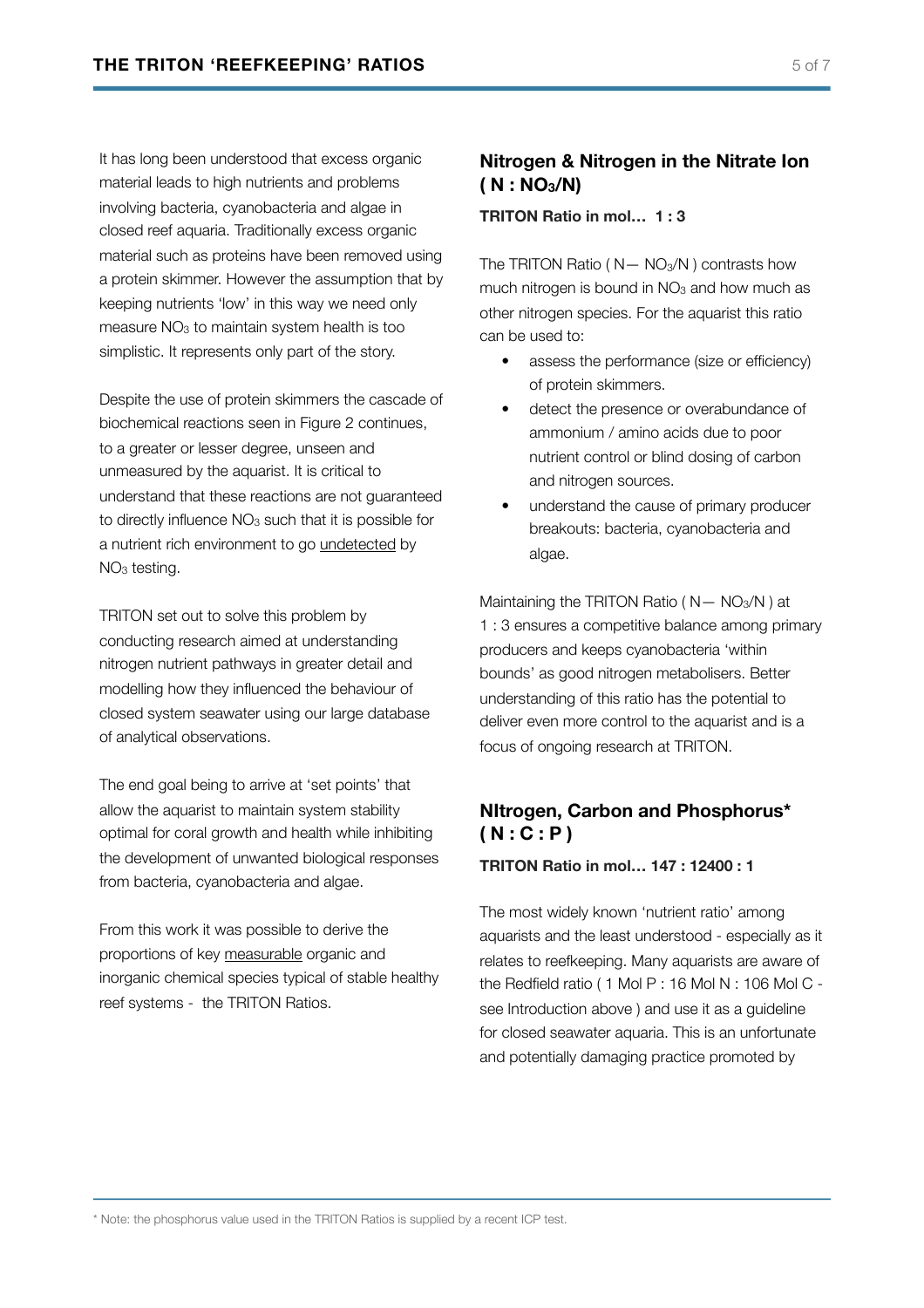misleading marketing and a poor understanding of the science in the wider aquarium industry.

The Redfield ratio is a stoichometry measure derived from analyses of phytoplankton biomass in the open ocean - not seawater itself. Importantly it does not differentiate between inorganic and organic carbon and should not be applied to seawater in closed system reef aquaria as it would deliver a set point of around 0,24 mg for inorganic carbon - around 117 times less than reef seawater. Likewise if applied to organic carbon, it would deliver values about 10 times less than reef seawater.

The Redfield values for nitrogen and phosphorus also need to be re-assessed as they are often in stark variance with low nutrient environments such as coral reefs!

However in reef aquaria the uptake of these nutrients does not need to be balanced as both nitrogen and phosphate can be exported discretely from the aquarium system using denitrification, skimmers or phosphate removers.

Using a modified CHNS elemental analyser TRITON conducted analyses on samples from closed system seawater systems supplied by aquarists from around the world to determine the appropriate set point ratio for N-C-P in closed reef seawater systems. This ratio is a major breakthrough in understanding for modern reefkeeping.

Maintaining the TRITON Ratio for N-C-P is the foundation of balanced water chemistry in reefkeeping and is fundamental to making a tank look good! Departure from this ratio is unfavourable to coral growth and health, and may ultimately lead to problems with bacteria / cyanobacteria even if other measures of chemistry (e.g. ICP analysis) are good.

# **Inorganic and Organic Carbon ( C/i : C/o )**

**TRITON Ratio in mol… 9 : 1** 

This novel ratio will be unfamiliar to reefkeepers because until now it has not been possible for aquarists to consider inorganic and organic carbon separately. N-DOC testing provides a new high resolution lens for understanding the behaviour of carbon in reef aquaria.

The primary purpose of this ratio is to gauge the impact of inorganic carbon supplementation by providing a measure of how effectively it is being metabolised.

The values should be kept in balance as inorganic carbon supplementation is a very important, if not the most important parameter in reefkeeping. Not only does it deliver the carbonate ions needed for skeleton formation in stony corals, snails and clams but also  $CO<sub>2</sub>$  (as H<sub>2</sub>CO<sub>3</sub>) for photosynthesis.

#### **Nitrogen, Inorganic Carbon, Organic Carbon and Phosphorus\* ( P : C(i) : C(o) : N )**

**TRITON Ratio in mo… 1 : 11150 : 1250 : 147** 

This TRITON Ratio is an optimised measure for closed reef systems. Once again it is at variance with values from the natural world which are known to vary with latitude, depth and even time of the year.

This ratio again takes advantage of the capacity for N-DOC testing to differentiate between the inorganic and organic forms of carbon providing a powerful troubleshooting tool for specific problems like poor coral growth and coloration.